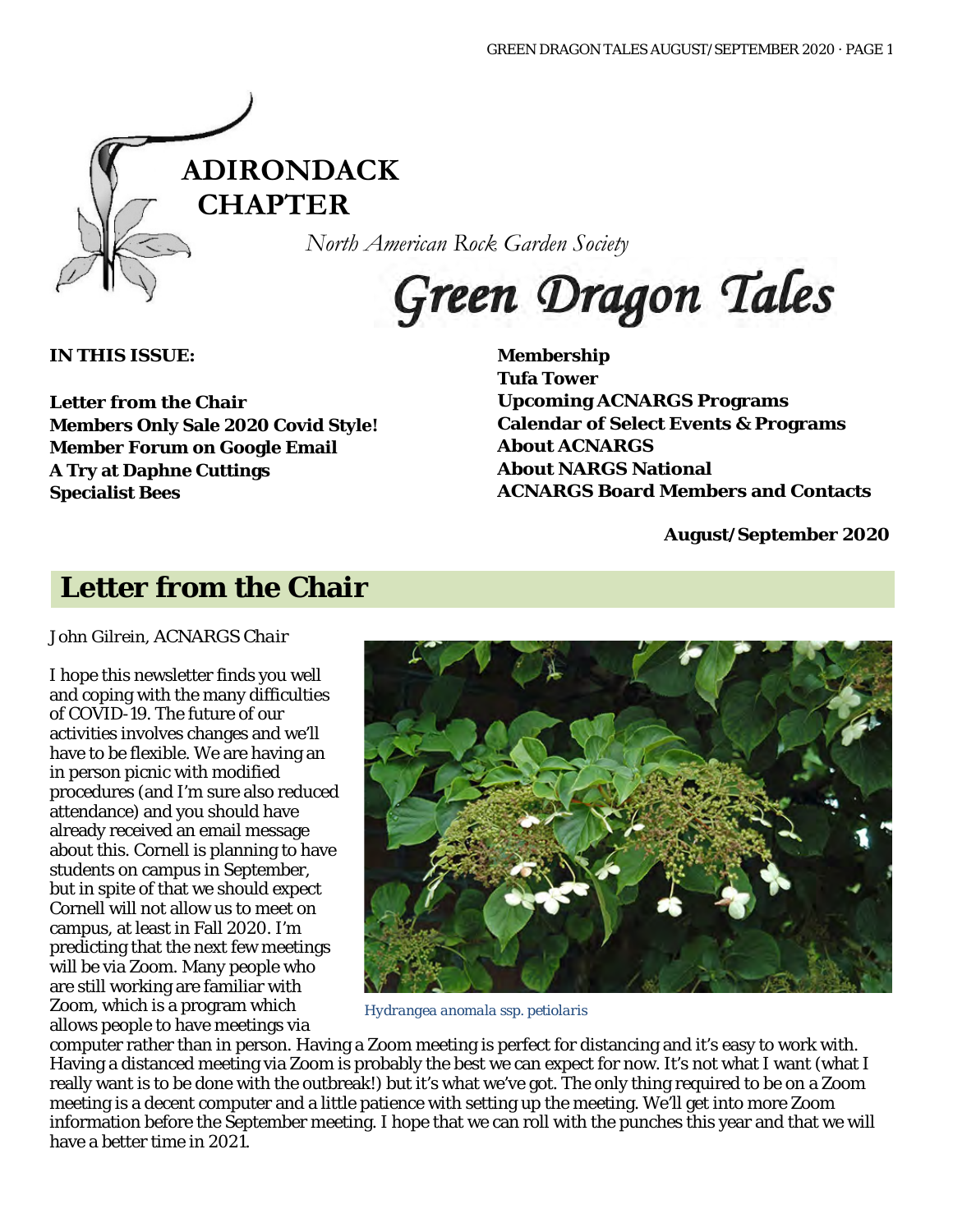The growing season this year has been a bit crazy -is it global warming unpredictability? Snow multiple times in May, almost no rain in June, over 10" of rain in July (in the town of Onondaga anyway). In spite of this weird weather, the garden here is doing pretty well. There are a lot worse things than a glut of zucchini and beans! Most of the perennials I planted this spring and summer have done well helped initially by lots of watering and they've survived the heat and humidity.

I've communicated with a few people about Japanese beetles and lily leaf beetles recently. Some of you already know this, I just hope it can help a few who have less experience. Japanese beetles have been in our area for at least decades. Lily leaf beetles arrived much more recently; I didn't have them until 3 or 4 years ago. Japanese beetles have diverse food tastes and they will eat roses (leaves and flowers), hydrangea vine (*Hydrangea anomala* ssp*. petiolaris*), Impatiens (*Impatiens glandulifera* anyway), and several other plants. Lily leaf beetles are small scarlet beetles around  $\frac{1}{4}$  inch (less than 1 cm) long. Lily leaf beetles eat the leaves and flowers of plants in the lily family including the true lilies (genus *Lilium*) and fritillarias (in the lily family) but not daylilies (genus *Hemerocallis*). Since lily leaf beetles are small, one should check for leaf (and flower) damage, look at the undersides of the leaves, and check for the larva, which cover themselves with their feces, so they look mostly like fecal matter rather than a larva. Both Japanese beetles and lily leaf beetles respond to perceived danger, e.g. trying to catch them in your fingers or agitating the plant, by dropping off their perch. You can use this behavior to your advantage by adding dish soap (several drops or a teaspoon) to a cup or 2 of water in a quart plastic container. Place the container with the liquid under the beetles and let them fall in. This is more reliable than trying to catch them in your fingers and there's no mess. The lily leaf beetle larvae can be knocked off the plant fairly easily, and I haven't had a problem with them climbing back. For Japanese beetles, I check their favorite plants daily until I no longer find them; they appeared this year in July. Lily leaf beetles appear much earlier, May. It seems like I need to check the lilies for them when the fritillarias are up, checking daily for a few days once I find them and then approximately every week or 2 for the next few months. It seems like I eliminate all the adults on my plants and then a few weeks later more find their way in (or hatch).

I'll have the remains of the SeedEx extra seeds at the picnic for your perusal.

Hope to see you at the picnic, or in the not too distant future.

# **Members Only Sale 2020 Covid Style!**

#### *Carol Eichler, Plant Sales Chair*

As of this writing (July 28) the ACNARGS annual member only sale is still scheduled for August 22 at Myers Park, in the Town of Lansing. Because of covid-19 we will have to run things differently to follow mandated safety precautions. This communication explains the process. **Note, unless you are a resident of the Town of Lansing, there is a \$6 entrance fee per vehicle to enter the park.** PLEASE READ THIS DOCUMENT CAREFULLY.

#### **NOTE: These plans could change between now and Aug. 22, depending on the course the coronavirus could take. If we have to change plans, we will notify you!**

We have rented Pavilion B at the Park, which is a large pavilion. (see map), near the playground. To give you a size of its scale, it can seat up to 200 people. It is set up for proper social distancing and is regularly sanitized. When social distancing of 6 feet cannot be maintained, we will be required to wear masks. **Bring your own mask and hand sanitizer**. Gloves (if you choose) might be a good idea too. As a further precaution, we will be providing table coverings.

Before you make your decision to attend, we ask you to please consider your activity in the 14 days prior to our sale. Have you not practiced social distancing and mask wearing? Have you attended any social gatherings where this was not practiced? Have you spent time out of state? Based on the answers to these questions, your responsible decision may be to choose not to attend.

We recognize we each have differing risk tolerances and that some of us may still not be comfortable attending.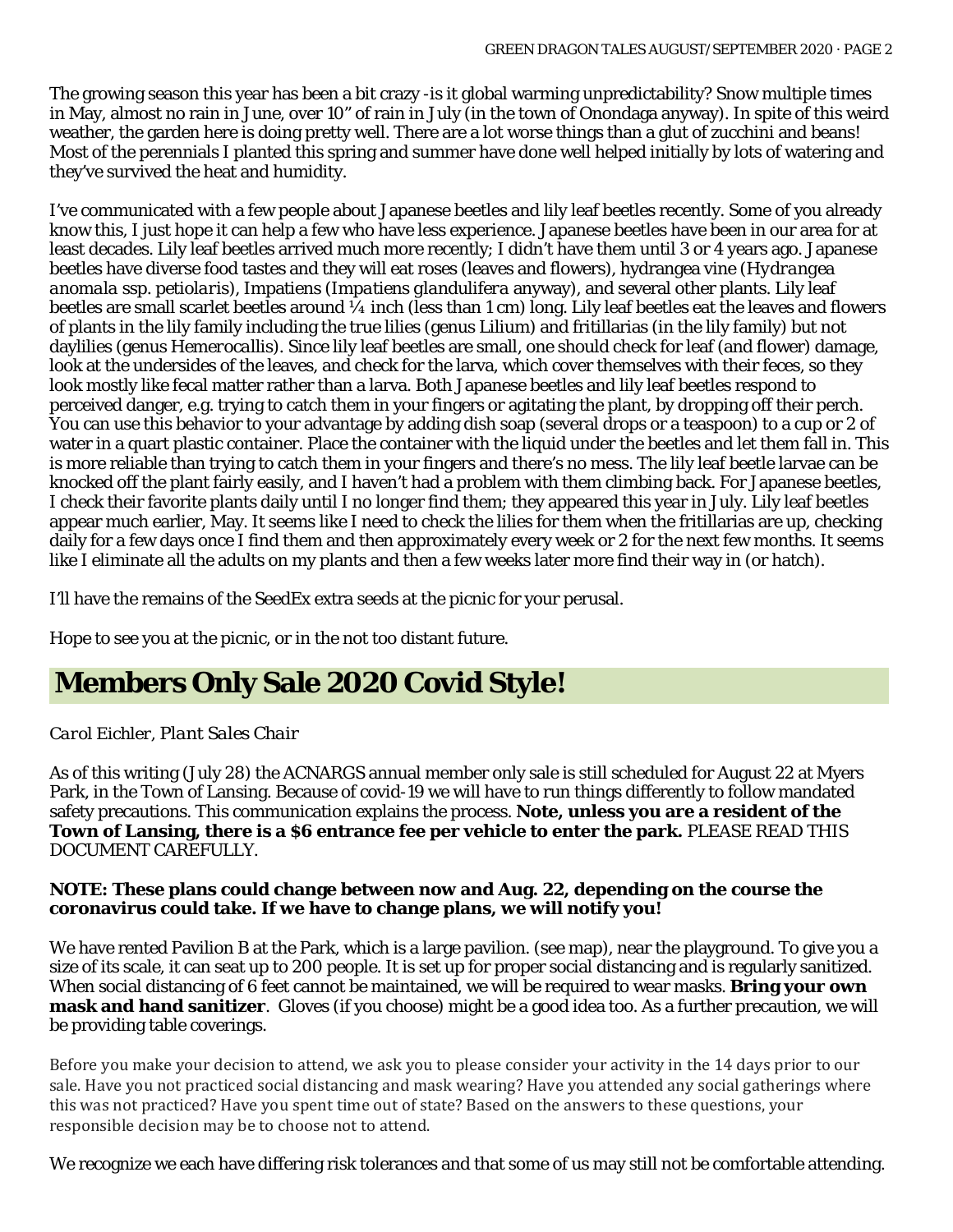We understand and we'll miss you. (Feel free to donate plants, if you wish, and arrange for a fellow member to bring them OR drop them off at David Mitchell's downtown Ithaca house, at 402 Esty Street).

From a poll we took, we know a number of us are planning to attend and a number of us responded that we are also bringing plants. So it promises to be a good sale (if perhaps somewhat downsized).

Here is the procedure for the sale. It will take a little extra effort on everyone's part. This is what life as we know it has become these days. But these precautions will be worth it. To paraphrase Dr. Faucci, "there's no such thing as being too cautious," or words to that effect.

#### **Advance Plant List to be Sent Out**

If you are planning to attend, please consider sharing some plants and remember to wash the roots and repot into soilless mix to avoid the spread of the invasive jumping worms.

We won't be able to do mingling and browsing of plants for sale in the usual way. So to address this differently, we are asking those who will be bringing plants to send an advance list of said plants no later than August 12 (1o days prior to the sale) to Carol Eichler, carolithaca@gmail.com. Please try to make this list as complete as possible. Include Latin name, common name if there is one, its category (rock garden, herbaceous perennial or biennial, non-hardy/annual/houseplant, tree/shrub), approximate number (even 1 of something is quite acceptable), and any notes (if you wish) as to what you like about this plant.

We hope this process will help minimize day-of-sale browsing. Do your homework. Prepare a wish list. This way we can all anticipate the plants available and hence the plants you might want to purchase.

We realize there may be some late additions that won't make this deadline. It's preferable to send our lists as they stand on the August 12th deadline than to send no list at all. That's OK. Late additions can be talked about at the sale.

The plant list will be compiled and sent out hopefully by August 17 (5 days prior to the sale). It's looking promising that we'll have a choice selection of rock garden and other plants.

#### **Day of Sale Set-up**

Some of us will arrive as early as 9 a.m. to begin set-up (anyone is welcome to arrive early to help), which starts officially at 10 a.m. Plants will be arranged alphabetically by Latin name with each table marked with the appropriate letters of the alphabet. We will spread the plants out over several tables. Place the plants you bring on the appropriate table. We can provide plant labels but prefer that plants be labeled in advance. Each of us need to bring our own pencil. We will only allow one person at a time at a table during set-up.

#### **Browsing**

Once set-up is complete we will allow browsing with only one person is allowed at a table at a time. Please be considerate of others. Also, we will offer the opportunity for donors to talk about plants that weren't on the advance list. No touching plants or pots at this point.

We will take a little time to talk about items on the bid table too and provide the opportunity to ask questions about sale plants.

#### **Simplified Pricing**

We are trying to keep pricing as simple as possible. This isn't a perfect system but it will eliminate a lot of extra touching. Prices will be determined by pot size: 2-inch pot =\$2, 3-inch pot = \$3, 4" pot \$4, etc. If we consider a plant in a 2" pot is worthy of a \$4 price tag, the smaller pot can be placed inside the larger pot. Extra special plants will be placed on the bidding table. To place a bid we must all bring our own pen or pencil.

With this system it may be that some plants may seem to be overpriced. But some plants will be underpriced so all in all things should even out. At such bargain prices, I hope no one will complain – after all this is a fundraiser for our Chapter and the ONLY one this year. Remember, we will go to half-price at some point, so those \$4 not-so-special plants will then be priced at \$2.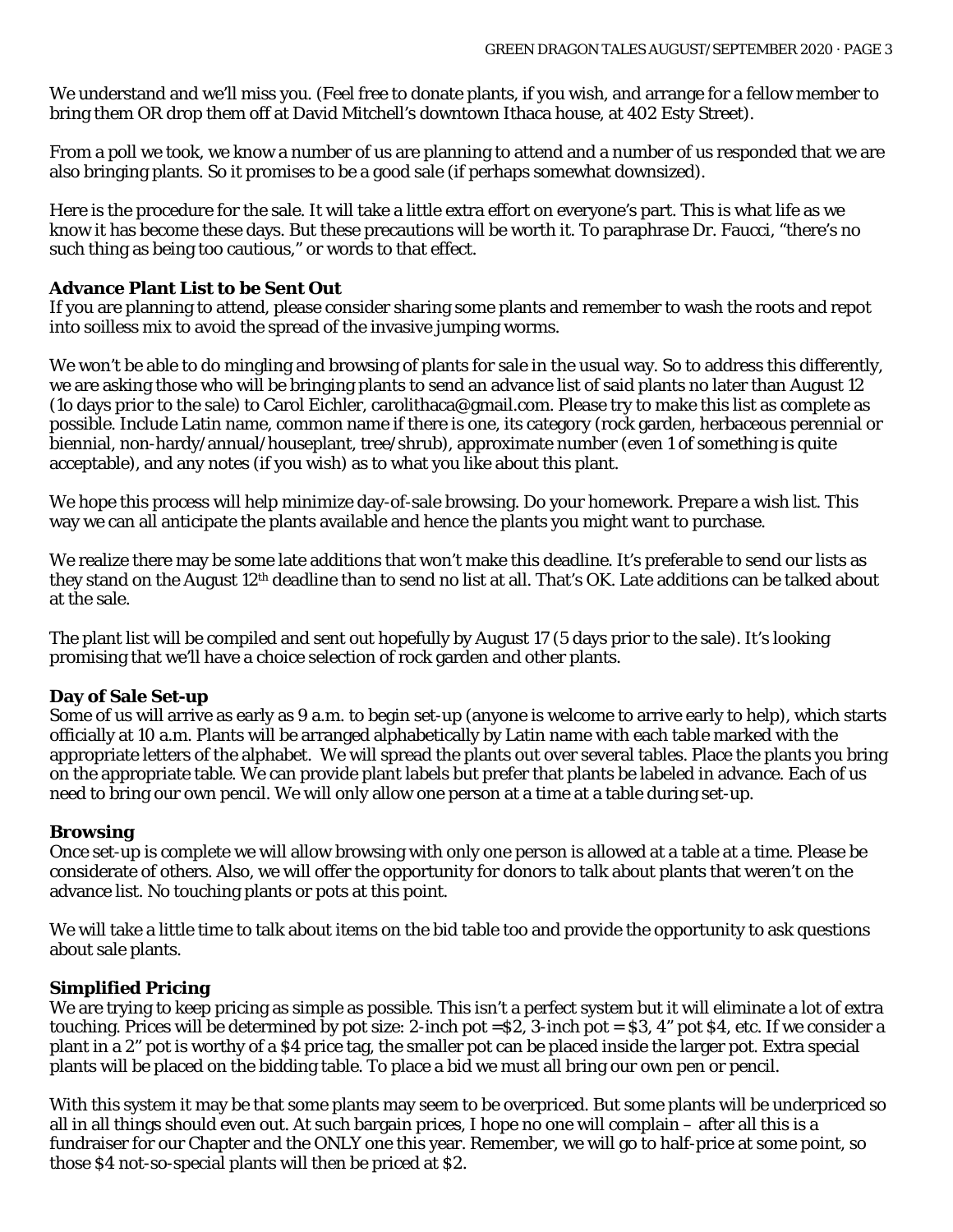#### **Let the Sale Begin!**

For the sale, which we hope to begin close to 11a.m., we will use a similar but modified system as in recent years. When you arrive, sign in. Shoppers will be called one-by-one by order of arrival. Your number on the sign-in sheet is also your number for the bid table. Only touch the plant/pot that you intend to buy. Round: 1 plant. 2nd round: 2 plants. 3rd round: 3 plants.

Generally at this point we open the sale up for free-for-all. Obviously that can't happen this year, so we'll assess what plants are left and determine how best to proceed to be both expedient and safe. At some point we will begin mark-down pricing.

#### **Don't Forget the Bid Table**

Meanwhile, the bid table is open until last call when the silent auction is closed.

#### **Purchasing Your Plants**

Pay for your plants one person at a time to maintain social distancing at the designated cashier's table. **We need a volunteer to serve as cashier.**

#### **Time to Socialize and Lunch**

If you wish to stay after the plant sale, bring your own lunch, your own water to stay hydrated and a beverage if desired. We will provide individually wrapped cookies for dessert. We can eat in small groups at the shelter or, if the weather is nice, lunch can be enjoyed outdoors anywhere within the park.

#### **How to get to Myers Park and the Pavilion**

The Park website states "Approximately 60 miles southwest of Syracuse, and 10 miles north of Ithaca, Myers Park sits on the eastern shore of Cayuga Lake, one of the Finger Lakes in Tompkins County. Located in the southern part of the Town of Lansing off of Route 34B, the park is graced with 31 acres of grass covered, tree shaded land, with extensive Cayuga Lake frontage. Admission for Town of Lansing residents is free, all others **\$6 per car.**" This fee cannot be avoided.

#### **Here are maps to Myers Park and of the Park layout.**

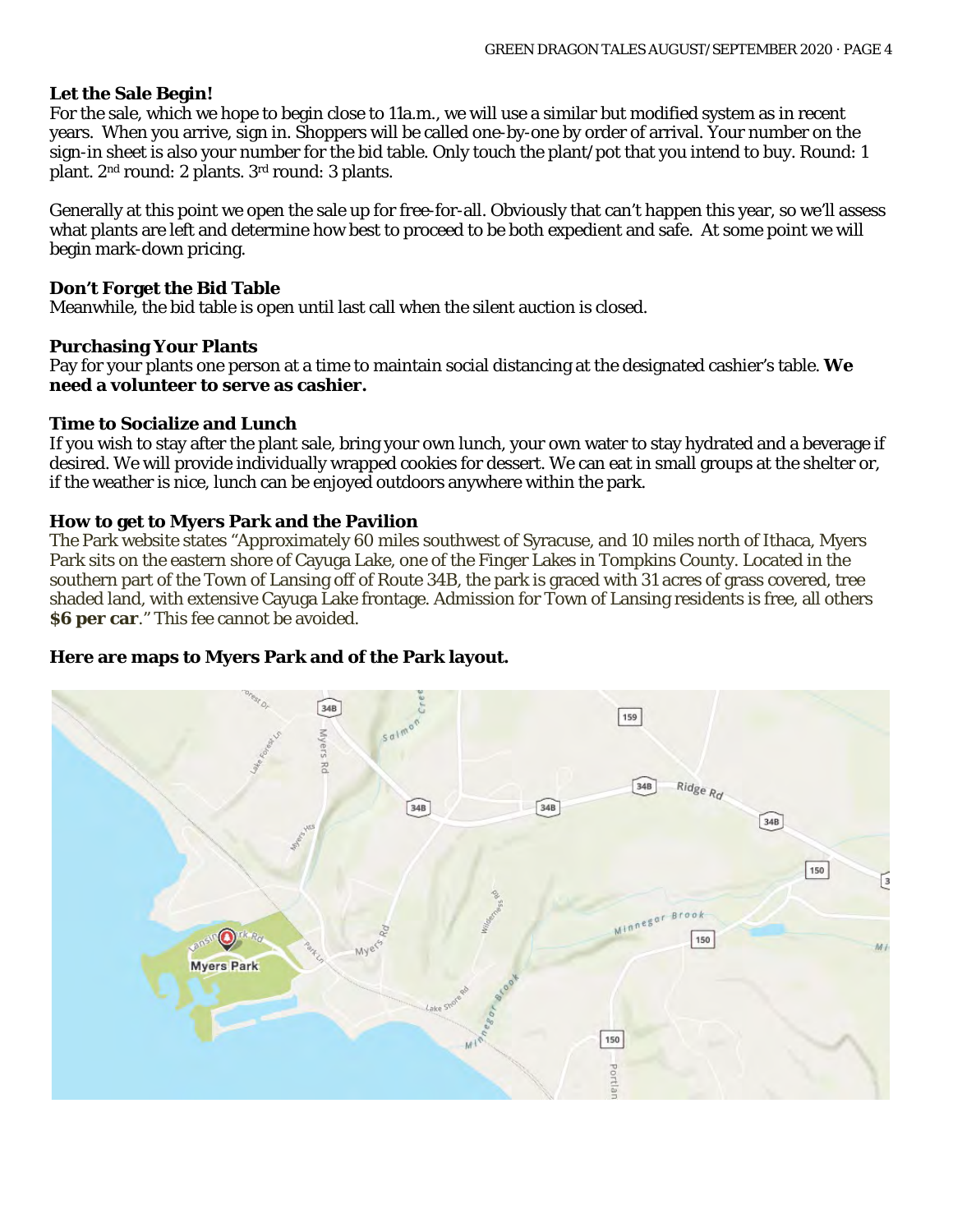

Layout of picnic shelters. We have rented **Pavilion B**, near the playground, circled in yellow here. Take the one-way road in the park which loops around to this shelter. The Park has no GPS coordinates that I could find.

### **Member Forum on Google Email**

#### *Carol Eichler, Plant Sales Chair*

The ACNARGS\_Member\_Forum was created in June and has been quite active. 24 of our members responded to the invitation to join and we have had some lively discussions. It was created in part as a way to stay in touch since we've been unable to meet since February.

But it also serves a greater purpose – to ask gardening questions, share our garden experience including posting photos of garden successes, or to help with identifying a plant. By pooling our "hive mind" maybe someone will even have an answer!

If you have not joined but would like to, please email Carol at [carolithaca@gmail.com.](mailto:carolithaca@gmail.com) You must be invited to join and then to respond to that invitation within a certain time period. The group has been created for ACNARGS members only and only members can view content. Only members can post and only members can view the list of members who have joined the forum. More information about this google group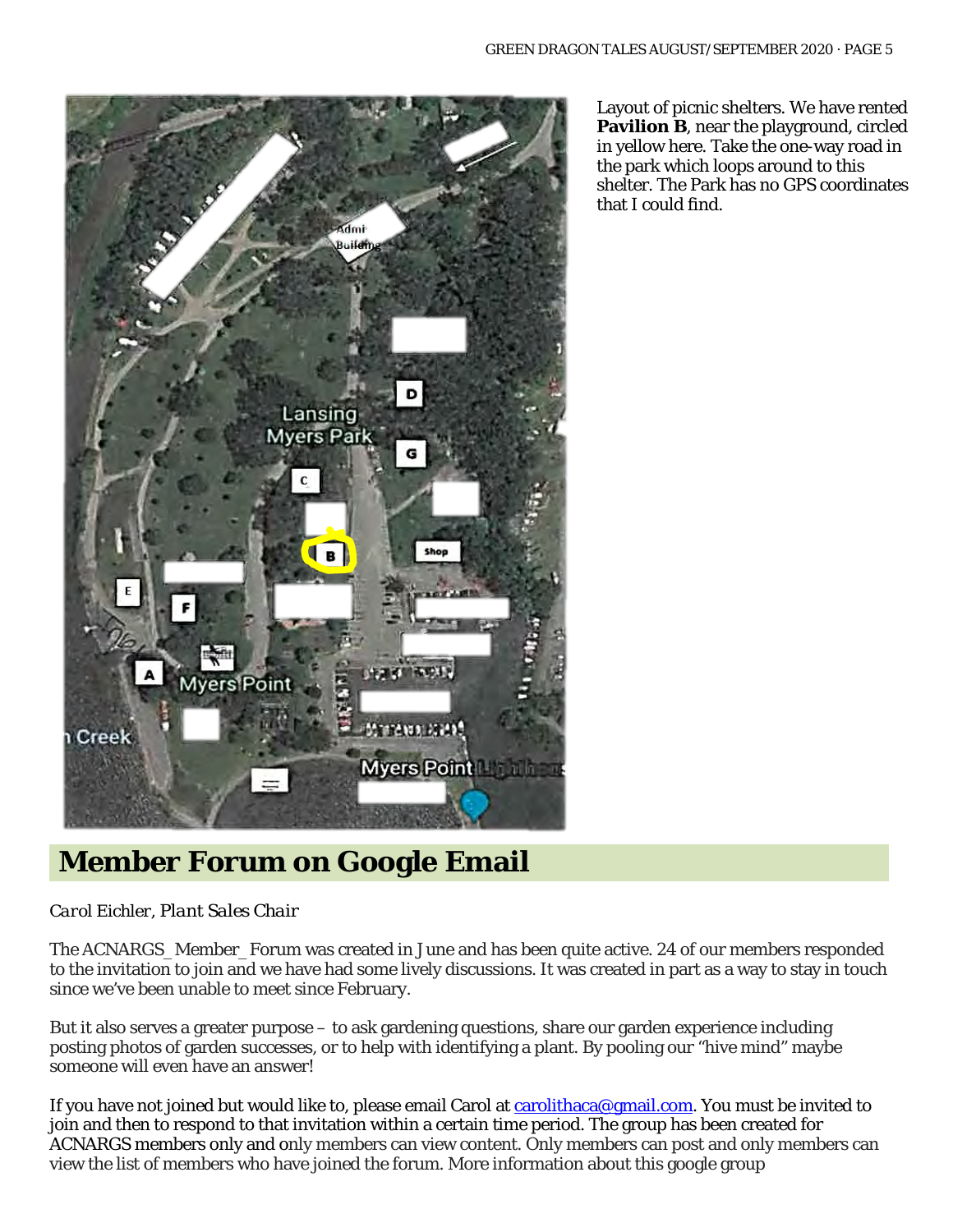(ACNARGS\_Member\_Forum) was included in the June newsletter.

I'd like to share some posts responding to the question, "what plants are doing well for you during this summer of heat and drought? Or for that matter what plants have struggled?"

From Susanna Lipari: *Ruellia [humilis](https://www.prairiemoon.com/ruellia-humilis-wild-petunia-prairie-moon-nursery.html)* (wild petunia) has been in my garden for years and I don't remember how it got here. But I'm glad it did! It is a short-lived perennial that self-seeds quite profusely, but is still quite easy to manage. Neither the wet summers in the past few years, nor the drought this year have bothered it. It's a compact plant covered in light lavender petunia-like blossoms all summer. When it gets leggy, I just trim it back. It will grow



happily in my gravel paths or settle in the rock garden. I just pull any plants that are not in the right place.

From Rosy Glos Here's my contribution to the thread on plants that performed well in our recent oven-like temps. My rock garden is mostly expanded shale with a bit of compost mixed in. I watered once in the past three weeks. Most established things did pretty well, but here are some of my particular favorites. I attached a collage of pictures. (*Editor's note: See last page for pictures*.)

1. Cacti (duh!). It was an especially good year for *Opuntia.* Shown in the collage are *O. humifusa* 'Mulberry Creek' and the straight species. I picked up the cultivar at Bristol's GC in Victor, NY. The others are from my time working at Motherplants in Enfield (now closed).

2. Horned poppy (*Glaucium flavum*). I started these from seed swiped from the herb garden at Cornell Botanic Gardens [by permission]. This is their second year and they tend to be short-lived, so I will collect more seed this year. They mingled nicely with *Arnica chamissonis* and *Eritrichium canum,* which also weathered the drought fairly well although the latter look a bit crispy.

3. *Digitalis ferruginea.* I fall more in love with this biennial every day. They form tall (5+ ft) spires with hundreds of rusty-spotted yellow flowers. The best-looking ones were in full sun. I also have some in shade that look okay, but the tips of the spires died back before blooming. I started them from the seed exchange last year and will be collecting this year.

4. *Berkheya purpurea.* A fabulous spiky composite with purple-tinged flowerheads. Did just fine in the drought and has been blooming away.

5. *Clematis integrifolia.* Easily one of my favorite garden plants of all time. It started blooming on June 10th and is still going strong. Every time I deadhead it, it just sends up two more (albeit slightly smaller) flowers. Eventually, I will just stop cutting them off and enjoy the seedheads for the rest of the season.

6. *Campanula barbata.* A biennial campanula that is currently blooming en masse. The flowers are pale purple with finely hairy edges (hence 'barbata'). The leaves of some plants got slightly rusty-colored in the heat, but blooming certainly hasn't been affected.

From Pat Curran: 3 natives that are doing well at my house. *None of them got watered (by me) until yesterday, so despite what the websites say, they do have some drought resistance when they are established.*

1) *Thalictrum pubescens*. My native meadowrue is in full bloom right now, 6 ft. tall, in almost full sun (although the Missouri BG website says part shade, but OK in sun in cool summer climates -- do we still consider we are in a 'cool summer climate'? Maybe, compared to Missouri!)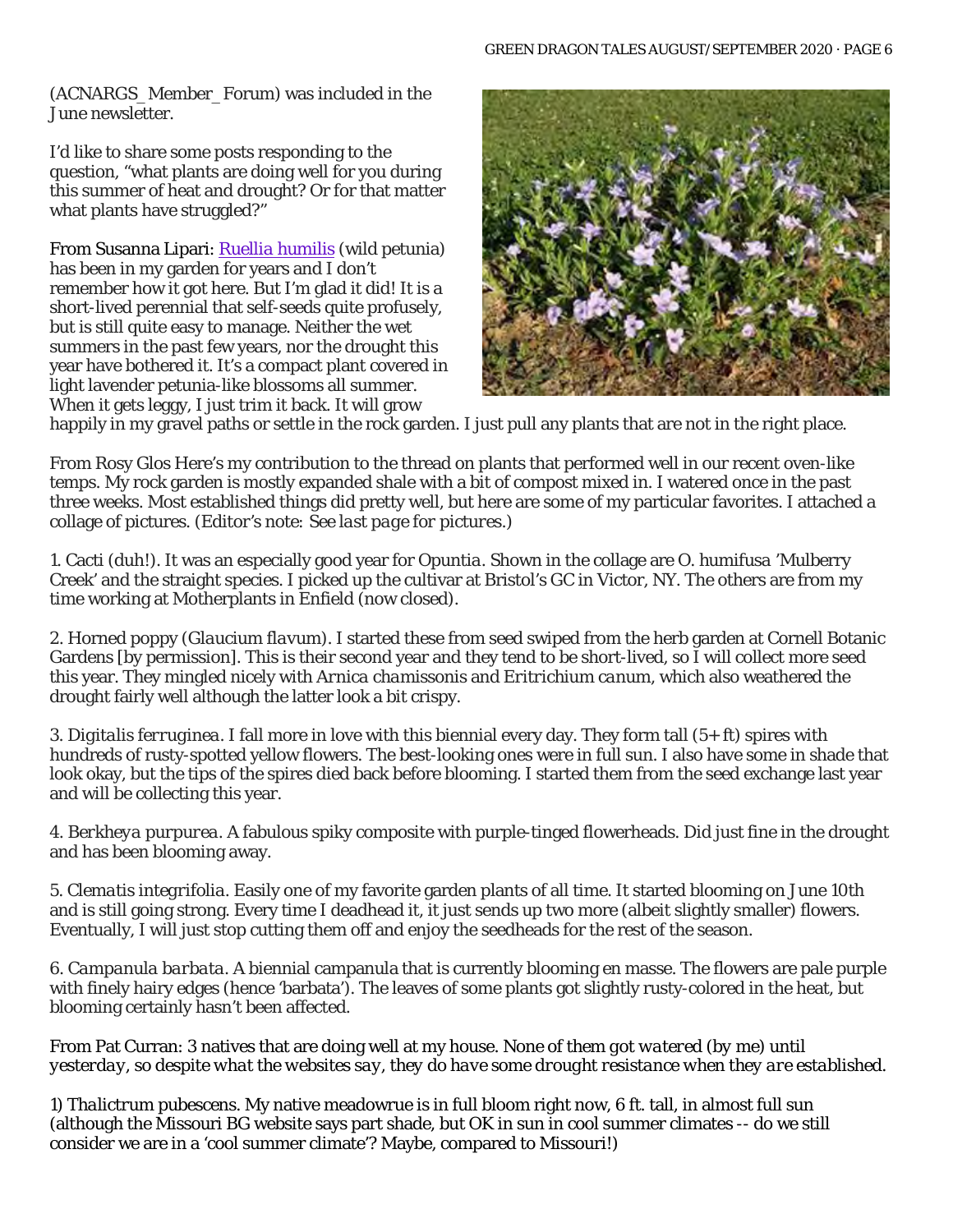Anyway, it is a great native that can be hard to find. I got seedlings from the finger Lakes native Plant Society at a Plant Sale several years ago. No staking required at my house in almost full sun, anyway. I see that it is often dioecious, but if it produces seed, I can give you some. Let me know if you are interested, and I will not deadhead it later.Did I say lovely foliage, deer and rabbit resistant (according to the MBG, anyway)

2) *Sisyrinchium angustifolium* , Blue Eyed Grass. The next native that is flourishing and spreading at my house is at the other end of the height spectrum, about 8 inches tall. Blue-eyed grass is actually a member of the iris family with flattened leaf clusters. Flowers are true blue, tiny but cute. This is becoming a small scale groundcover in partial shade at my house, but it would be easy to control. I first spotted it many years ago, about half an hour after I pulled it up, thinking it was a grass, but fortunately it sprouted elsewhere and I finally realized what it was. There is a cultivar 'Lucerne' with bigger blue flowers, that I have paid good money for at least twice, but it doesn't flourish...

This is getting ready to go to seed at my house, but I could also give you a clump in early

3) *Lobelia syphilitica.* The third native may be more familiar to you, as we have offered it at the Plant Sale several times. Blue cardinal flower appears to be easier to keep going than the red cardinal flower. It grows wild in part shade at my house, but I also planted several clumps in a flower garden, and they have persisted for at least 4 years. (If I don't allow the red cardinal flower to self-sow, it may disappear, unfortunately).

Missouri Botanic Garden says partial shade and moisture, possibly full sun in that 'northern cool summer climate.'

Who says that clay soil is bad? In a drought like this one, clay soil (improved with organic matter, hopefully at one time or another) may be the savior of some of your plants, due to its moisture retentiveness. However, when I am weeding, I have dry clumps that I pulverize, instead of mulch. I don't want to mulch any more until we have more rain.

From Carol: Performance of a plant in drought seems dependent on its growth cycle. For example, I have a large planting of monardas that look great this year. There have been other dry years when they suffered tremendous wilt and looked very unhappy, but not this year. Micro-climates really make a difference too. Plants getting more shade or located on a downward slope, even ever so slight, did noticeably better. Also I expect there could be a critical time in the growth cycle for when a species gets water. (How else can I explain how well my shell peas performed this year?)

As for rock garden plants, most established plants are hanging in there. Their deep roots grow down to moisture. I grow in builders' sand which surprisingly holds quite a bit of moisture once you go down a few inches. Those plants that suffered were too recently planted to establish this root system. Also I think sun and heat were the bigger stressors. Just my humble opinion. For some reason dianthus have not fared well this summer.

## **A Try at Daphne Cuttings**

#### *Carol Eichler, Plant Sales Chair*

*Daphne* x 'Lawrence Crocker' looked like a goner at the end of the 2018 growing season. We had experienced an extremely wet season and daphnes don't like wet. At least I attributed this rather dramatic dieback to our unfavorable weather. Note the photo taken in May 2019, which shows the extent of the die back. Pretty sad. It was alive – at least parts of it were, but rather disfigured. Would it ever return to its past glory? With fingers crossed, I didn't give up.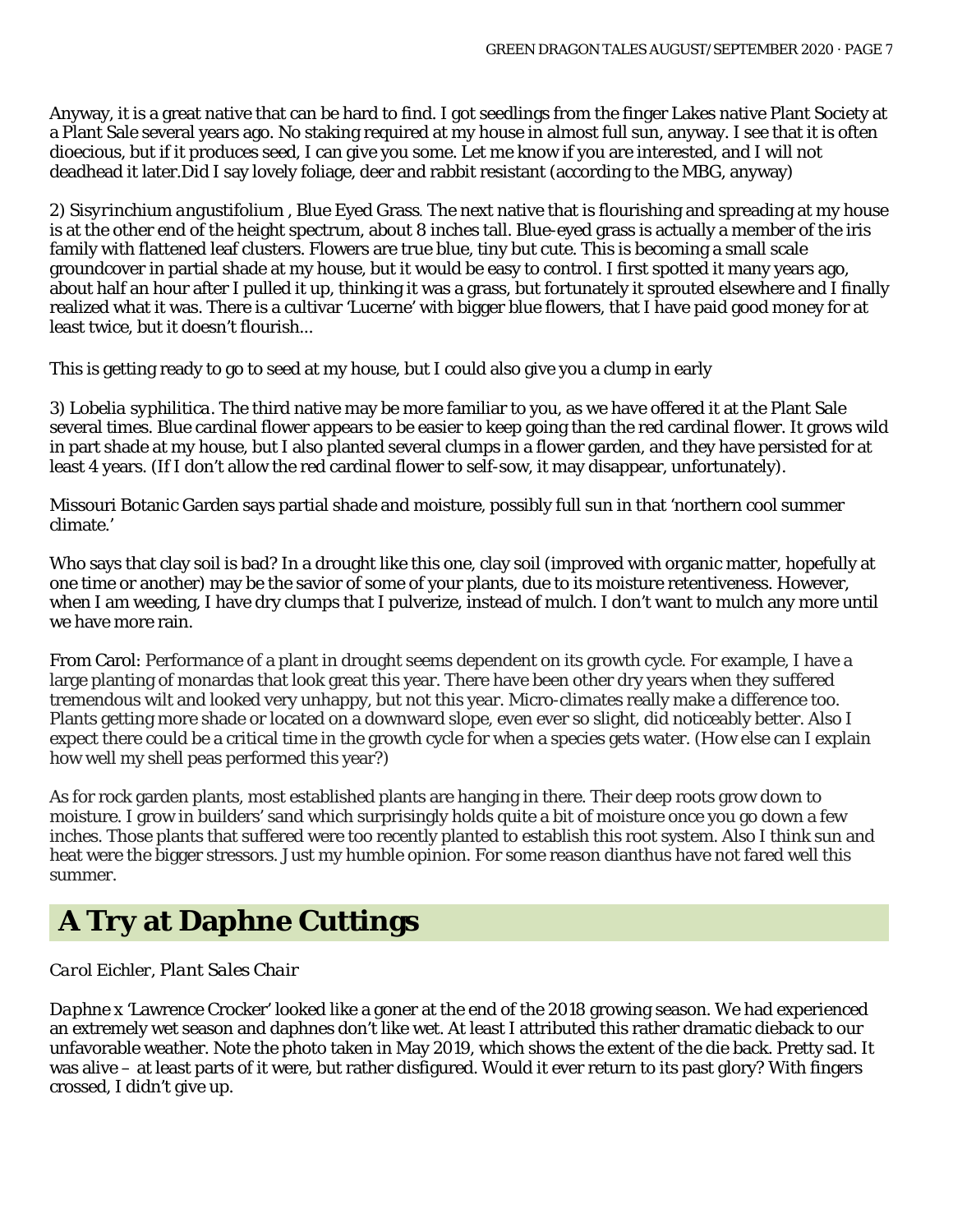

That spring I cut it back rather conservatively, removing much of the dead stems/branches and cutting it back to bare wood. This spring there was all new growth along the bare wood so I cut it back even more aggressively to achieve a better shape and stimulate new growth. Not wanting to remove too much at once, I pruned once again this July, applied to a different part of the shrub. It has recovered beautifully as you'll see in this recent photo.

With those prunings from May and July, I attempted to root them using rooting compound and "sticking" them into a growing medium. The medium I used horticultural vermiculite which I had on hand and have used successfully in the past for this purpose.

Ideally cuttings should be taken well into the summer when a plant shows new "green" growth. Don LaFond, who gave a daphne cuttings workshop at the NARGS virtual conference, says that's about July 4 He lives in Michigan where the climate is comparative. That's why I took those July cuttings. I used newly-purchased #3 rooting hormone, which is what is suggested for daphnes. (Note I have successfully taken cuttings of *D.* x Carol Mackie' some years ago and found that it rooted quite readily)

The late May cuttings were thus taken under less than ideal conditions, according to him. First they were taken from wood, that is to say last year's growth. To add a further disadvantage, the rooting compound was quite old and of unknown strength, but again I was using what I had on hand.

Skip ahead to today…July 27 at this writing. I can report that I had success with rooting a fair number of the May cuttings. You can never claim 100% success but I was pleased that 10 of 25 rooted, after about 6 weeks. They've been potted up and I've been attempting to keep them alive so that I can bring some to the August sale.

It's still too soon to see if any of the July cuttings will root but I will say I've struggled to keep them happy in the medium and have already lost about half of them. (When I say "lost," I mean they have dropped all their leaves) I'm "growing" them under the exact same conditions – on my potting bench in the garage, which provides bright natural light from windows.



The variable between the two batches, the one that seems significant anyway, is temperature. One can't deny the high temperatures of July as compared to June. I was not misting either set but was keeping them well watered. In hindsight, perhaps this was my error with the second batch. Now, with those surviving cuttings I am misting, hoping for a late rescue. The results are yet TBD.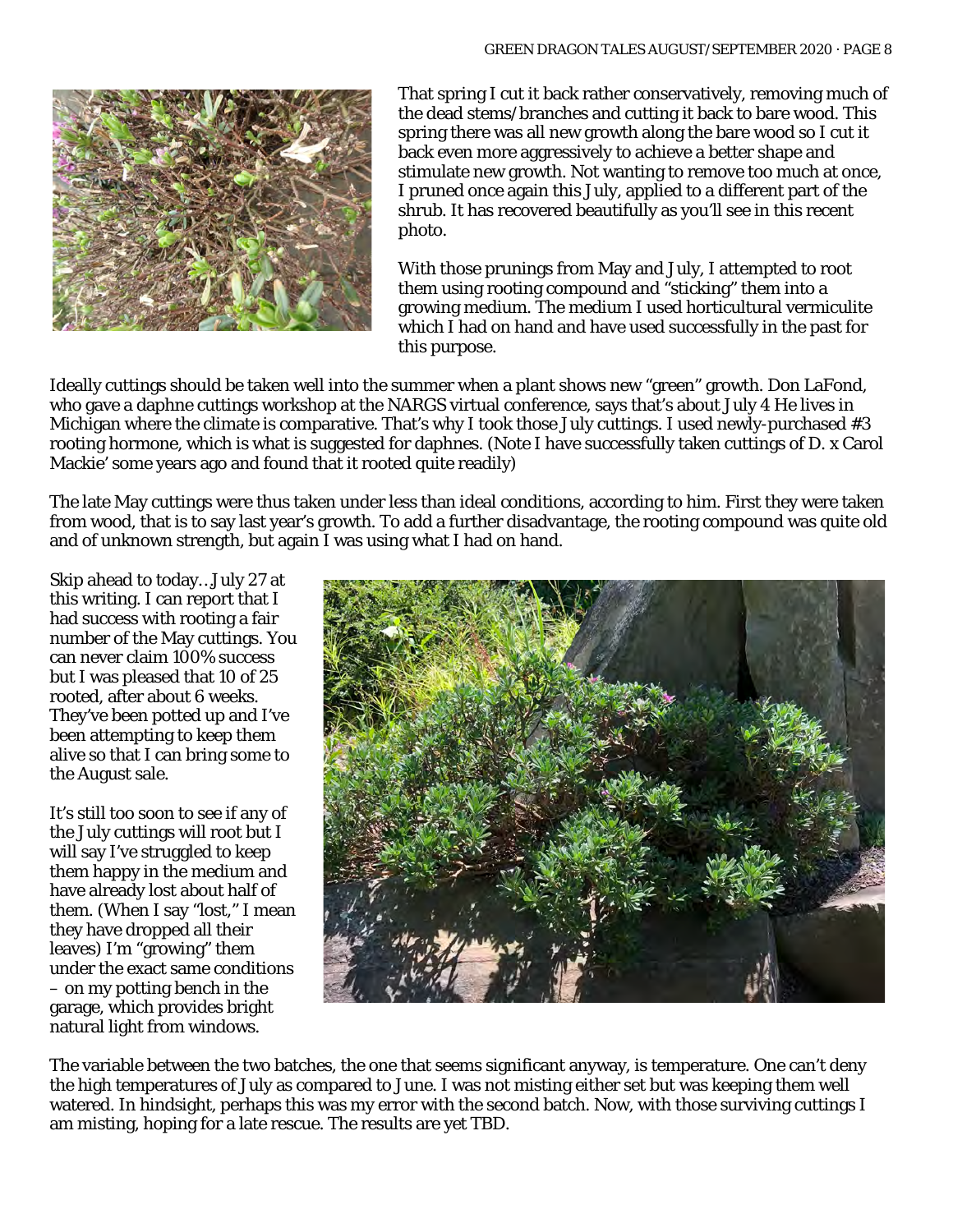I also took July cuttings of the *Daphne* x *hauseri* 'Leila Haines' at Wurster. I've lost a few, but the majority are looking promising. They are very small, only about  $\frac{3}{4}$  inch. One can hope some of them will root.

I was always told winter is a critical time for these newly-rooted shrubs since they will not have had a chance to harden off. They should e wisebe provided some protection, though I'm not sure exactly what that means – planted in the ground with mulch, left in pots in a cold, unheated room perhaps. I've done both.

It should also be noted that daphne plants are poisonous. I remembered this as I was taking spring cuttings and found my eyelids tingling (no direct contact). So my warning to you is: handle this plant with care. The use of gloves would be wise.

# **Specialist Bees**



#### *Rosemarie Parker*

I sent this notice out recently on the Finger Lakes Native Plant listserve and Facebook. I realize that many ACNARGS members are also likely to be interested in native bees, yet not on either of those lists. So, belatedly, and with apologies to those of you for whom this is a duplicate message.

There is a new brochure, put together with cooperation between folks in the entomology department and the botanic gardens natural areas at Cornell. I found this fascinating because I learned so much about SPECIALIST bees, which I had really never even heard about. The name sounds self-evident, but the details are eye-opening. I suspect that many people, like me, think of butterflies and generic "bees" when thinking about pollinator gardens. In fact, most photos accompanying pollinator gardens tend to be non-native honeybees

and showy butterflies. Most of the practices suggested here are beneficial for a range of different pollinators, but to help preserve healthy populations of these important native bees, please read the brochure. Thanks.

[Creating a pollinator garden for specialist bees of New York and the Northeast](https://dl-mail.ymail.com/ws/download/mailboxes/@.id==VjN-AC70EIYJB8EvgX8-kHfGKzZFRPVXRiKJ0V-v3mKRBegPVV-_7jL72ksviuab4Frq8XgFjnUiTrN4wNx8-Yh0OMqrbHbfo5KPritJKPChzq8/messages/@.id==AD2_wic178x1XzbYvAf-4N4FpfQ/content/parts/@.id==2/raw?appid=YMailNorrin&ymreqid=7768e454-d9a2-28a9-1cb8-2f001d01fe00&token=VTAw-wylH-PPnF7Qk8VP1Lqin8ZkvzlJHf1KUhBZYoAHG892779p9uHPuZRywMtyQI6IkyZHAWZU7hNMkFNzTdOeyB4LXS_lpYmottA9Nsjct1TeizMTCocMmZ3otB_V&error=https%3A%2F%2Fmail.yahoo.com%2Fd%2Fiframemsg%3Fid%3Ddownload-7959260363)

If you find this useful, and especially if you would like to see it in print, please send me comments. Printing will depend on grants, and grant applications are enhanced with "testimonials" from the intended audience, i.e. gardeners. I am collecting comments for Brian Danforth.

### **Membership**

#### *Mary Stauble, Membership Coordinator*

If you have not renewed for 2020, you should do it now so you'll be eligible to purchase plants at the members only plant sale in August. Also, only current members are listed in the membership directory which will be published in September. The renewal form is a[t http://www.acnargs.org/join.pdf.](http://www.acnargs.org/join.pdf) Dues are \$15 for individuals, \$20 for a household. Check my email announcement of the newsletter link for your membership status. Contact Mary Stauble at  $\text{mes2@correll.edu}$  if you have any questions.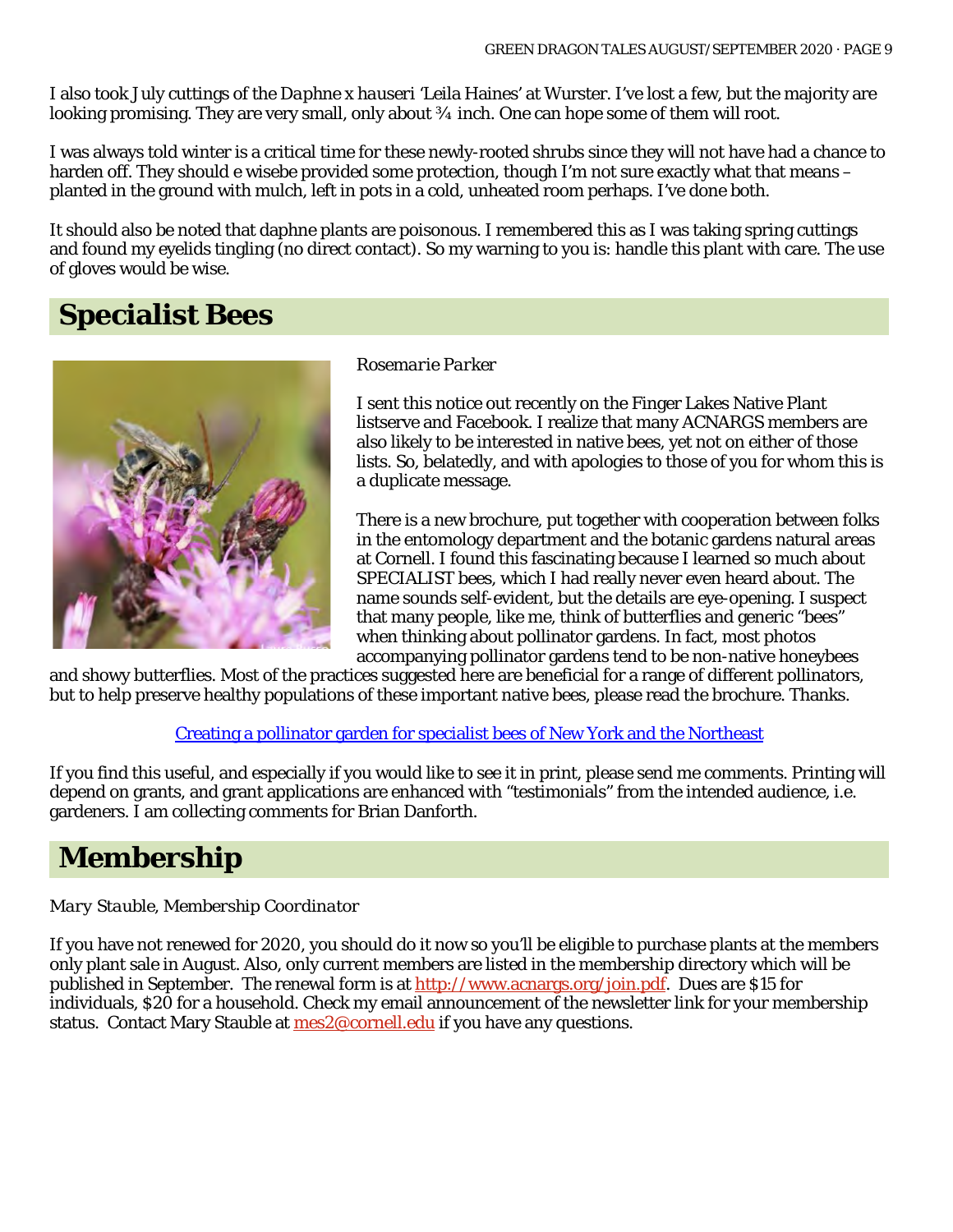### **Tufa Tower**

*Bill Stark*

The tufa tower is complete.





**NOTE:** Due to covid our fall meetings will take on a different format. We do plan to hold live meetings via Zoom and are currently in the process of booking speakers, hopefully on our "usual" meeting dates. For those of you unfamiliar with Zoom, we will be sending out information about how to connect and can offer assistance to anyone who requests it. We hope to have our meeting calendar finalized - as much as anyone can plan ahead these days - for publication in our next newsletter.

**August 22, 2020:** Members Plant Sale and Picnic. Myers Park, Lansing. Information in this newsletter.

**September 19: Teri Dunn Chace**, *Seeing Seeds*.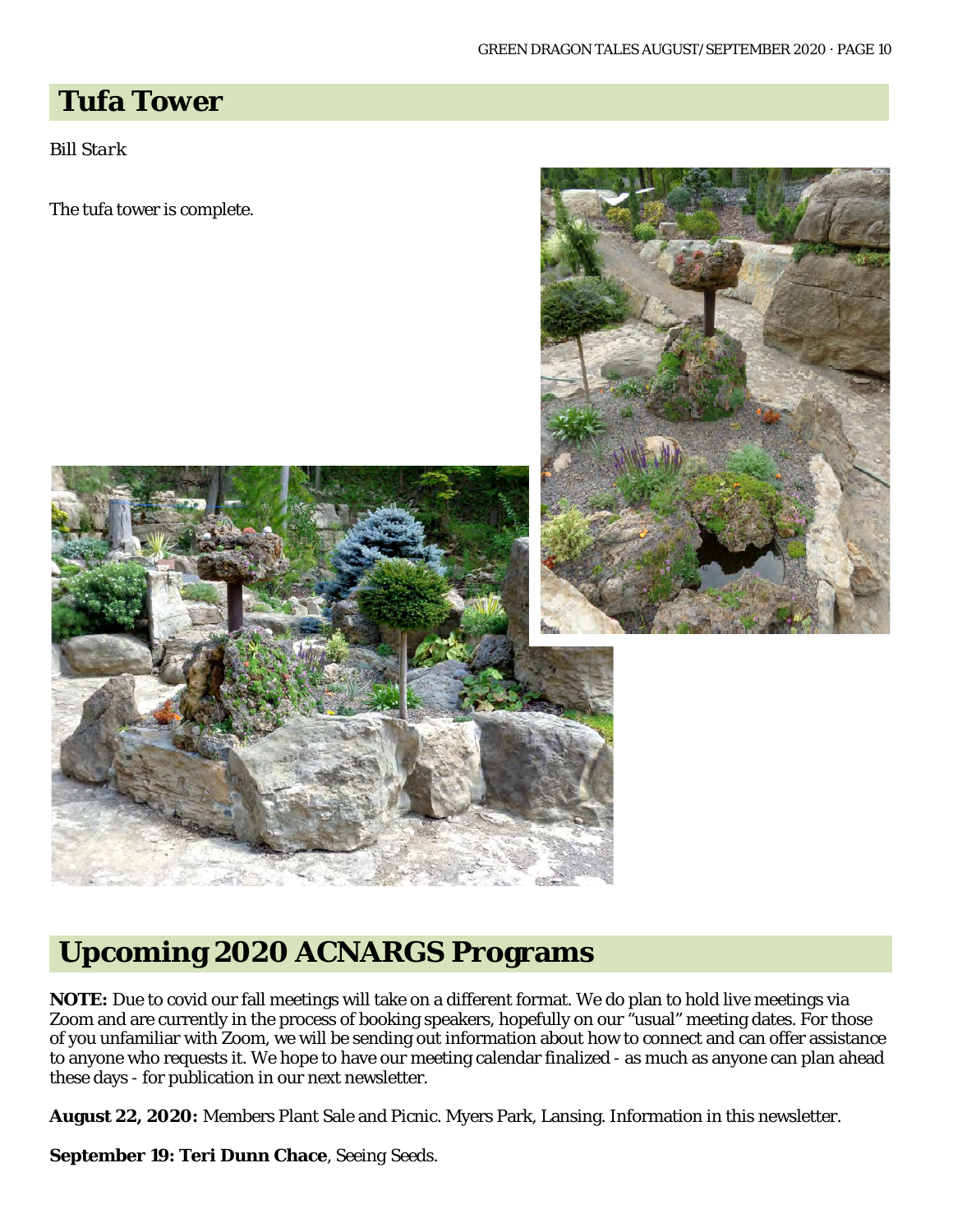**October 4, SUNDAY, presentations at 11:00 & 1:00: Ger van Buiton**, Netherlands. *The Rock Garden at [Utrecht Botanic Gardens](https://www.uu.nl/en/utrecht-botanic-gardens)* and *Peatbeds, a Perfect Place to Grow Woodlanders and Plants of Alpine Meadows.*

**November 14: Darren Heinbecker**, [Whistling Gardens,](https://www.whistlinggardens.ca/) Canada's newest botanic garden.

### **Calendar of Select Events & Programs**

*Practical Earthkeeper*, Home Gardening Program, **[Cornell Cooperative Extension](http://ccetompkins.org/gardening/practical-earthkeeper)**

**[Finger Lakes Native Plant Society](http://ccetompkins.org/gardening/practical-earthkeeper)** monthly meetings

**[Cornell Botanic Gardens](https://cornellbotanicgardens.org/explore/events/)** events

#### **[Liberty Hyde Bailey Garden Club](http://www.hort.cornell.edu/LHBGC/)**

To have a garden event in your area listed send all pertinent information to David Mitchell at *[david\\_mitchell\\_14850@yahoo.com](mailto:david_mitchell_14850@yahoo.com)*

# **About ACNARGS**

We are an all-volunteer organization and one of thirty-eight NARGS affiliated chapters active in North America. Our annual Chapter activities include 5 program-speaker meetings, the *Green Dragon* newsletter, web and Facebook pages, garden visits, overnight garden trips, hands-on workshops, two plant sales a year, and frequent plant giveaways. Our meetings are informal, friendly gatherings that provide a wealth of information and offer a source for unusual plants, plus the opportunity to be inspired by other gardeners. The public is always welcome.

Chapter membership starts at \$15 a year based on the calendar year. Membership includes these benefits: newsletter sent to you electronically (or option by mail for an extra fee), opportunity to travel on our planned overnight garden trips, annual membership directory, and plant sale discounts and member only sales, including Plant-of-the-Month sales. Download a membership form at **[www.acnargs.org/join.pdf](http://www.acnargs.org/join.pdf.)**.

# **About NARGS National**

NARGS National is our parent organization: We encourage you to join (online at **www.nargs.org**) for only \$40 a year. Benefits include a seed exchange, a quarterly publication focused on rock gardening, and an online website featuring an archive of past publications, a chat forum and a horticultural encyclopedia. NARGS National also conducts winter study weekends and holds its Annual Meeting in interesting places where attendees have the opportunity to visit gardens and take field trips, often to alpine areas, as well as hear talks by outstanding plants people from around the world. More recently, NARGS is offering botanical tours each year, both within the US and abroad.

# **2019 ACNARGS Board Members and Contacts**

If you want to **volunteer**, we'd love to hear from you!

Chair: **John Gilrein**, **[basecamp@alum.syracuse.edu](mailto:basecamp@alum.syracuse.edu)**  Program: **Terry Humphries**, **[terryehumphries@gmail.com](mailto:terryehumphries@gmail.com)**  Program Committee Members: **Could this be you?** Secretary: Currently rotating amongst "Responsible People" Treasurer: **BZ Marranca**, **[mmm10@cornell.edu](mailto:mmm10@cornell.edu)** Plant Sales Chair: **Carol Eichle**r **[carolithaca@gmail.com](mailto:carolithaca@gmail.com)**